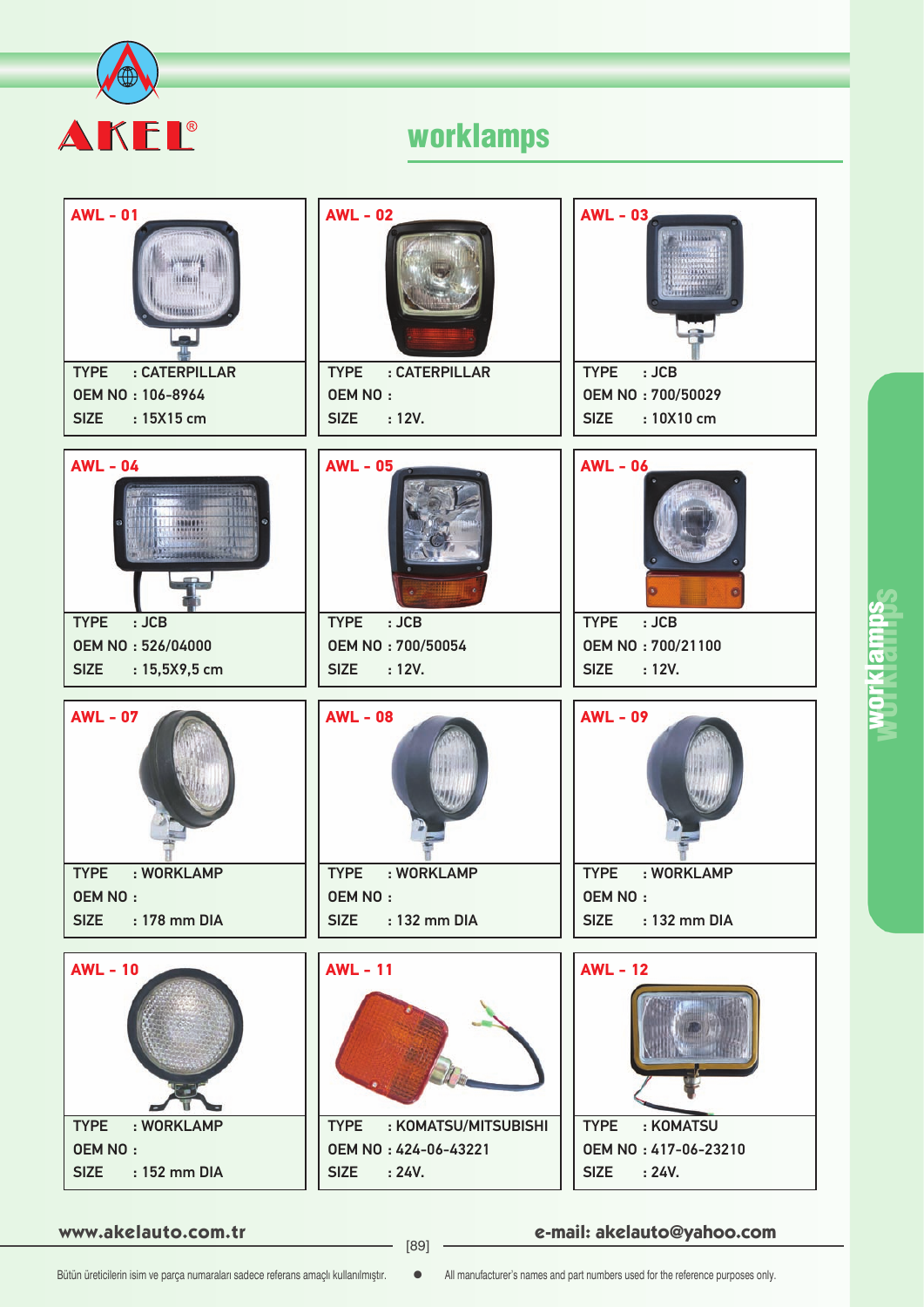

**www.akelauto.com.tr e-mail: akelauto@yahoo.com** [90]

Bütün üreticilerin isim ve parça numaraları sadece referans amaçlı kullanılmıştır.  $\bullet$  All manufacturer's names and part numbers used for the reference purposes only.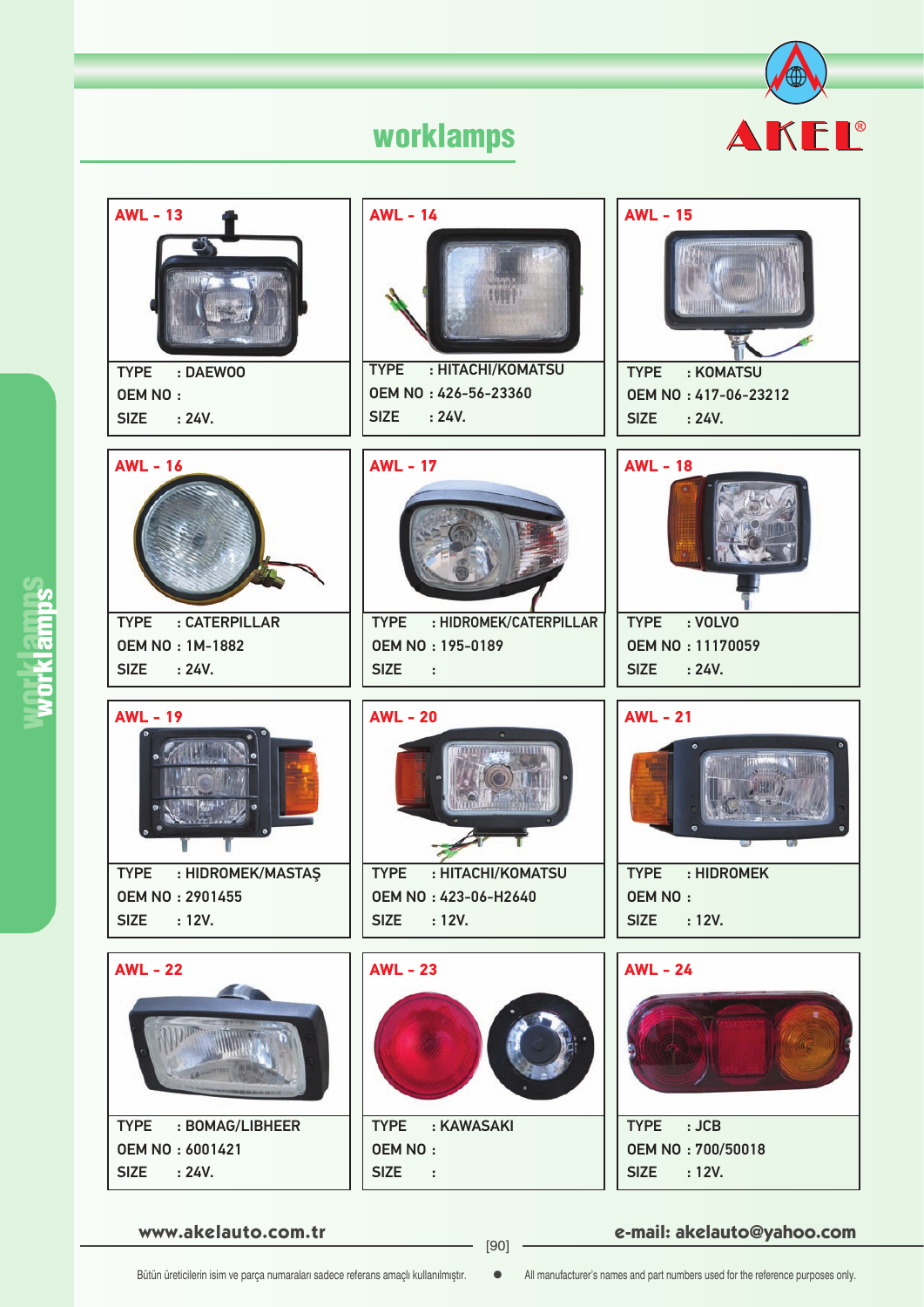



**www.akelauto.com.tr e-mail: akelauto@yahoo.com** [91]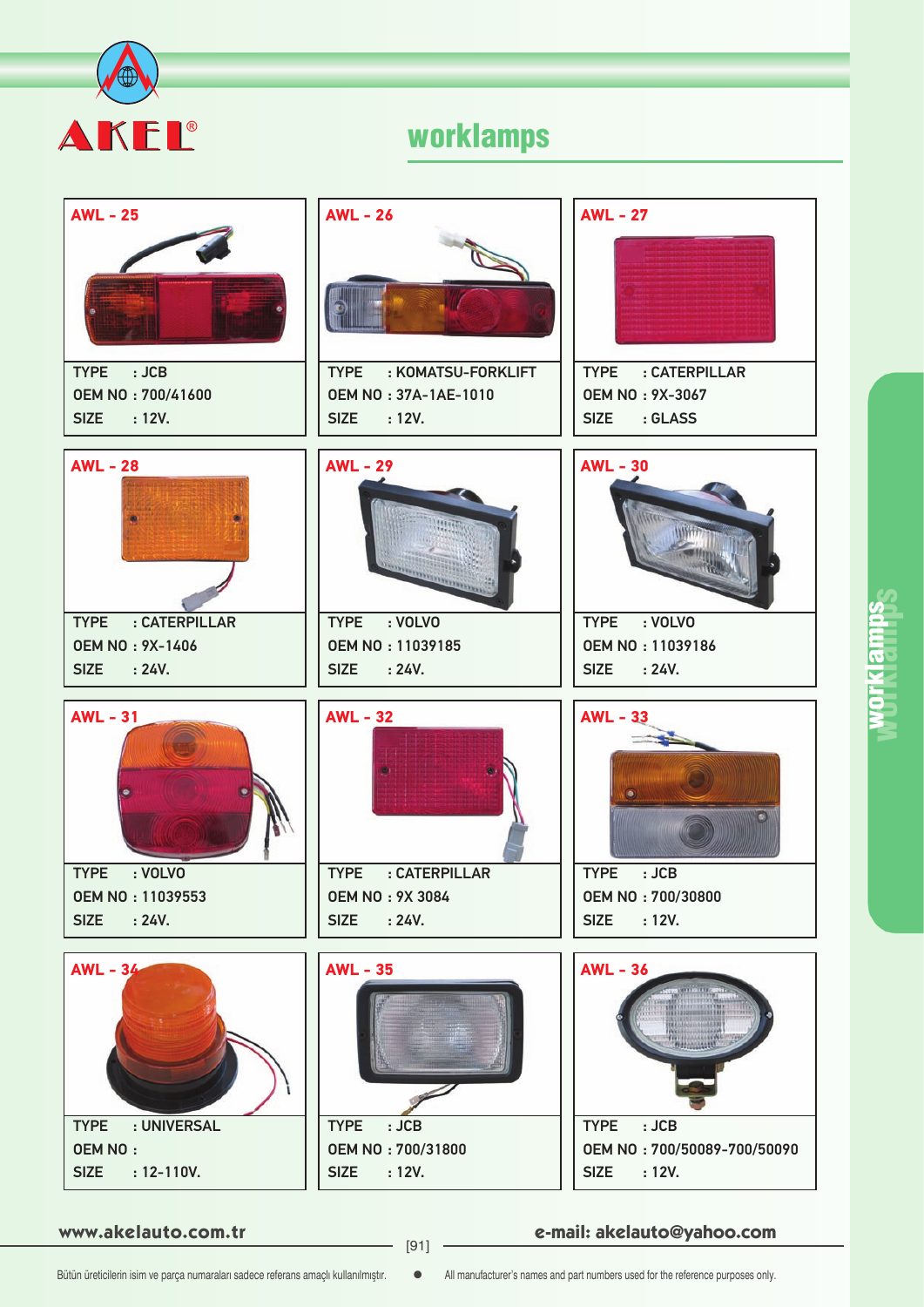



**www.akelauto.com.tr e-mail: akelauto@yahoo.com** [92]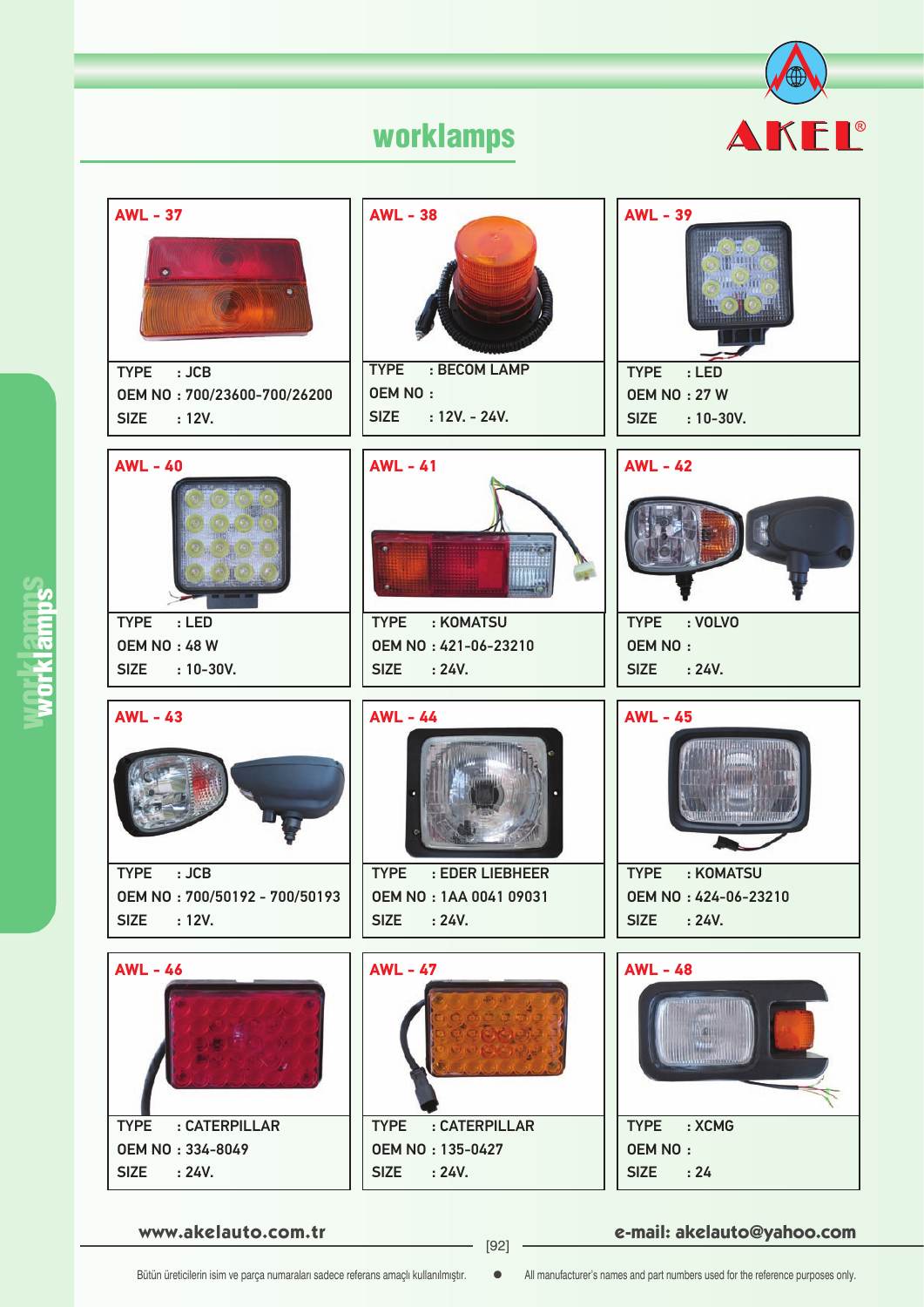



**www.akelauto.com.tr e-mail: akelauto@yahoo.com** [93]

# prklamps